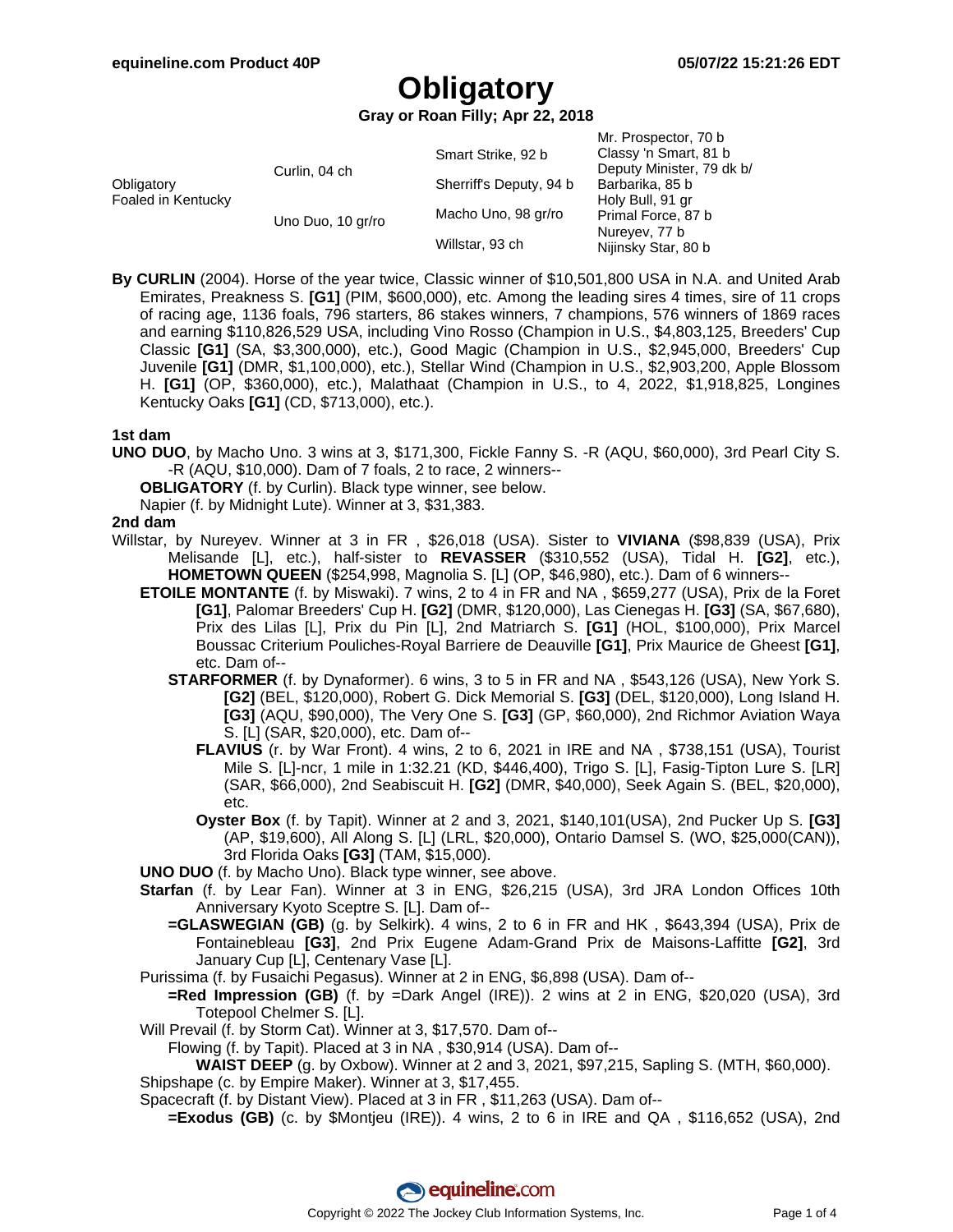## **Gray or Roan Filly; Apr 22, 2018**

Leopardstown Two Thousand Guineas Trial **[G3]**.

- Triple Edition (f. by Lear Fan). Placed at 2 in FR , \$6,489 (USA). Producer.
- Barbadia (f. by Speightstown). Placed at 3, \$6,160. Producer.
- Jolie Etoile (f. by Diesis (GB)). Unplaced in FR . Dam of--
	- **PREFERENTIAL (GB)** (f. by \$Dansili (GB)). 4 wins, 2 to 4 in FR and NA , \$191,079 (USA), Rood and Riddle Dowager S. [L] (KEE, \$75,000), Prix des Tourelles [L], 2nd Kentucky Downs Ladies Marathon S. (KD, \$22,607). Producer.
	- =Petit Trianon (GB) (f. by \$Dansili (GB)). Placed in 2 starts at 3 in ENG. Dam of--
	- **=KING CARNEY (GB)** (g. by =Australia (GB)). 2 wins at 2 in ENG, \$47,690 (USA), Ebfstallions.com Silver Tankard S. [L].
- Touch the Star (f. by Tapit). Unplaced. Dam of--
	- **BONNY SOUTH** (f. by Munnings). 4 wins, 2 to 4, placed at 5, 2022, \$1,024,600, Twinspires.com Fair Grounds Oaks **[G2]** (FG, \$240,000), Baird Doubledogdare S. **[G3]** (KEE, \$60,000), 2nd Personal Ensign S. **[G1]** (SAR, \$112,000), Alabama S. **[G1]** (SAR, \$100,000), Ogden Phipps S. **[G1]** (BEL, \$100,000), etc.
	- **Sun Path** (f. by Munnings). 2 wins at 2, placed at 3, 2021, \$149,372, 3rd Honeybee S. **[G3]** (OP, \$30,000).
- Prima Centauri (f. by Distant View). Unplaced in 2 starts in FR . Dam of--
	- **Bodes Galaxy (IRE)** (g. by =Marju (IRE)). 3 wins at 2 and 5 in ENG and NA , \$89,683 (USA), 2nd Sterling Insurance Richmond S. **[G2]**, 3rd Scottish Equitable Gimcrack S. **[G2]**.
	- Arabian Song (f. by Forestry). Winner at 3, \$17,533. Dam of--
		- **COUNTRY GRAMMER** (c. by Tonalist). 4 wins, 2 to 5, 2022 in NA and UAE, placed in 1 start at 5, 2022 in KSA, \$10,837,320 (USA), Emirates Airline Dubai World Cup **[G1]**, Hollywood Gold Cup S. **[G1]** (SA, \$180,000), Peter Pan S. **[G3]** (SAR, \$55,000), 2nd Saudi Cup **[G1]**, Californian S. **[G2]** (SA, \$40,000).
		- **Joyful Cadence** (f. by Runhappy). 3 wins at 3 and 4, 2022, \$252,967, 2nd Purple Martin S. [L] (OP, \$40,000), 3rd Miss Preakness S. **[G3]** (PIM, \$15,000).
	- Alpha Centauri (f. by Dynaformer). Placed at 3, \$20,209. Dam of--
		- **Reversethedecision** (f. by Scat Daddy). 2 wins at 3, \$155,020, 2nd Boiling Springs S. [L] (MTH, \$15,000).

#### **3rd dam**

- Nijinsky Star, by Nijinsky II. Unraced. Sister to **Tournament Star** (\$75,610, 2nd Busher H., etc.), half-sister to **SIX CROWNS** (\$136,274, Meadow Queen S., etc.), **WIMBLEDON STAR** (\$41,492, Trevose S.). Dam of 4 winners--
	- **REVASSER** (f. by Riverman). 3 wins, 3 to 4 in FR and NA , placed in 1 start at 3 in ITY, \$310,552 (USA), Tidal H. **[G2]**, 2nd Golden Harvest H. **[G3]**, Prix Madame Jean Couturie [L], 3rd Santa Barbara H. **[G1]**, Premio Lydia Tesio **[G2]**, Sheepshead Bay H. **[G3]**, Prix de la Nonette **[G3]**, Prix Finlande [L]. Dam of--
		- **DANCE DREAMER** (c. by Nureyev). 4 wins at 3 and 4 in FR and NA , \$169,138 (USA), Escondido H. -R (DMR, \$47,190), 3rd Carleton F. Burke H. **[G3]** (SA, \$18,000). Sire.
		- Road Harbour (f. by Rodrigo de Triano). Unraced. Dam of--
			- **=KINGS WILL DREAM (IRE)** (g. by =Casamento (IRE)). 7 wins, 3 to 5 in AUS and ENG, \$987,937 (USA), Tab Turnbull S. **[G1]**, Ladbrokes Mornington Cup [L], 2nd PFD Food Services Makybe Diva S. **[G1]**, Carlton Draught Peter Young St. George S. **[G2]**, 3rd New Zealand Bloodstock Memsie S. **[G1]**, etc.
			- **=Ashka (IRE)** (f. by =Catcher In The Rye (IRE)). Winner at 3 in IRE, \$47,721 (USA), 3rd Irish Stallion Farms E.B.F. Salsabil S. [L].
	- **HOMETOWN QUEEN** (f. by Pleasant Colony). 5 wins at 3 and 4, \$254,998, Magnolia S. [L] (OP, \$46,980), 2nd Kentucky Oaks **[G1]**, Hempstead H. **[G1]**, 3rd Fantasy S. **[G1]**, 4th Shuvee H. **[G1]**. Dam of--
		- **BOWMAN'S BAND** (c. by Dixieland Band). 7 wins, 3 to 5, \$1,315,774, Meadowlands Breeders' Cup S. **[G2]** (MED, \$240,000), R. R. M. Carpenter Jr. Memorial S. [L] (DEL, \$60,000), Brandywine H. [L] (DEL, \$60,000), Summing S. [L] (MED, \$45,000), 2nd Metropolitan H. **[G1]** (BEL, \$150,000), etc. Sire.
		- **College Hill** (c. by Pine Bluff). 4 wins at 3, \$123,781, 2nd William Henry Harrison H. -R (HOO, \$13,640).
		- La Milanesa (f. by Mr. Greeley). Winner at 3 in NA , placed at 2 in FR , \$50,101 (USA). Dam of--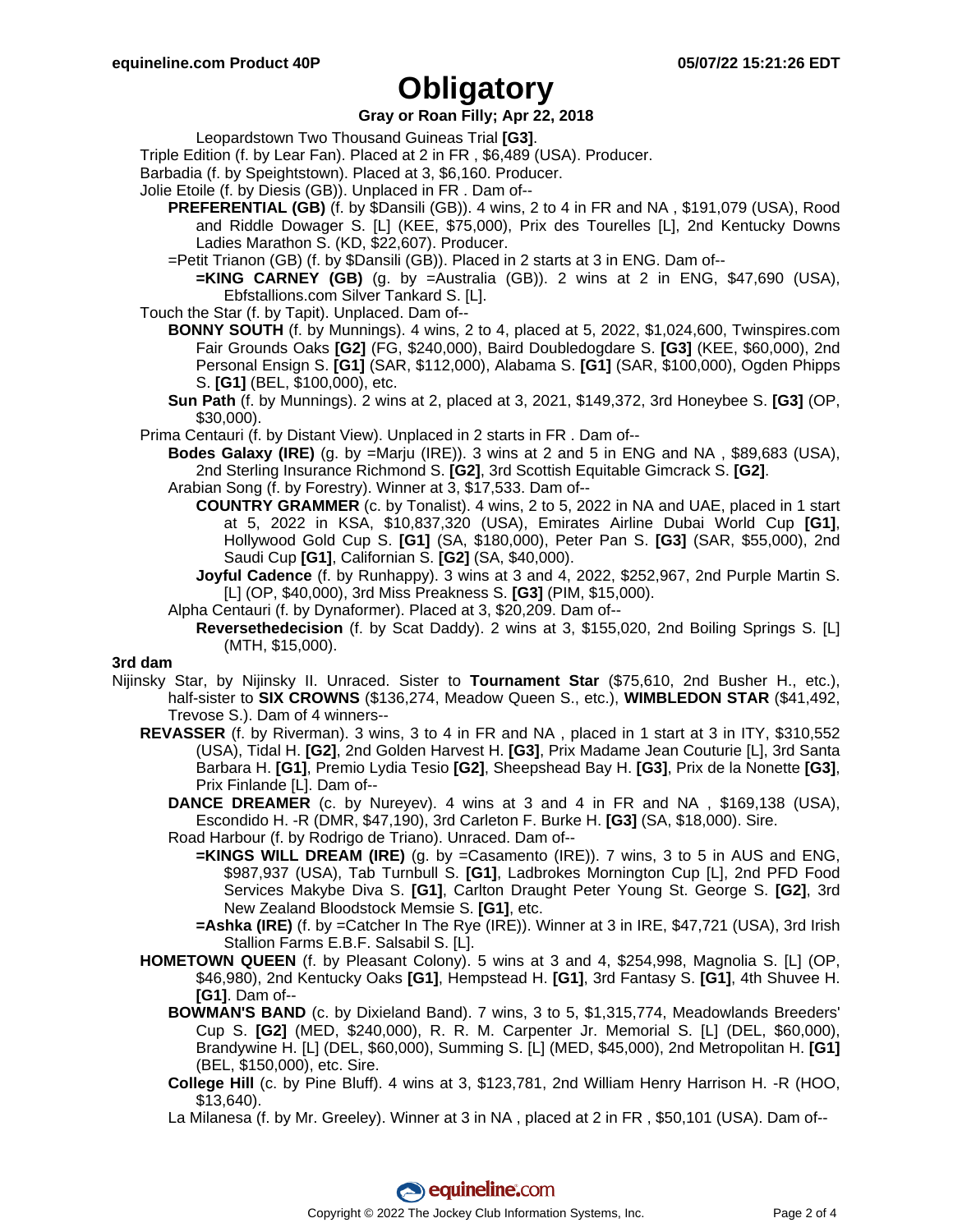## **Gray or Roan Filly; Apr 22, 2018**

- **GINGER N RYE** (f. by More Than Ready). 5 wins, 2 to 5, \$296,973, Smart N Fancy S. [L] (SAR, \$60,000), 2nd Dahlia S. (LRL, \$20,000), All Brandy S. -R (PIM, \$15,000).
- Lianda (f. by Danzig). Placed at 3, \$7,140. Dam of--
	- **Kevlar Kid** (g. by Rock Hard Ten). 3 wins at 3 and 4, \$167,820, 2nd San Diego H. **[G2]** (DMR, \$40,000).
- Etats Unis (f. by Dixieland Band). Unraced. Dam of--
	- **POLLARD'S VISION** (c. by Carson City). 6 wins, 2 to 4, \$1,430,311, Illinois Derby **[G2]** (HAW, \$300,000), Leonard Richards S. **[G3]** (DEL, \$150,000), Walmac Lone Star Derby **[G3]** (LS, \$150,000), National Jockey Club H. **[G3]** (HAW, \$150,000), 2nd Pimlico Special H. **[G1]** (PIM, \$100,000), etc. Sire.
- **VIVIANA** (f. by Nureyev). 3 wins in 6 starts at 3 in FR , placed at 4 in NA , \$98,839 (USA), Prix Melisande [L], Prix des Tuileries [L], 2nd Prix de Psyche **[G3]**. Dam of--
	- **SIGHTSEEK** (f. by Distant View). 12 wins in 20 starts, 3 to 5, \$2,445,216, Beldame S. **[G1]** (BEL, \$450,000) twice, Ogden Phipps H. **[G1]** (BEL, \$180,000) twice, Ruffian H. **[G1]** (BEL, \$180,000), Go for Wand H. **[G1]** (SAR, \$150,000), Humana Distaff H. **[G1]** (CD, \$137,888), etc. Dam of--
		- **Raison d'Etat** (c. by A.P. Indy). Winner at 3 and 4, \$134,035, 2nd Curlin S. [L] (SAR, \$15,000), 3rd Discovery H. **[G3]** (AQU, \$10,000). Sire.
		- Romanticism (f. by War Front). Unraced. Dam of--
			- **Benissimo** (c. by Pioneerof the Nile). Placed at 3, 2022, \$20,233, 3rd Riley Allison Derby (SUN, \$10,000).
	- **TATES CREEK** (f. by Rahy). 11 wins in 17 starts, 3 to 5, \$1,471,674, Yellow Ribbon S. **[G1]** (SA, \$300,000), Gamely Breeders' Cup H. **[G1]** (HOL, \$263,400), Diana H. **[G2]** (SAR, \$300,000), Las Palmas H. **[G2]** (SA, \$120,000), San Gorgonio H. **[G2]** (SA, \$90,000), etc. Dam of--
		- **=SPIRIT RIDGE (GB)** (g. by =Nathaniel (IRE)). 6 wins, 3 to 5, placed at 6, 2021 in AUS and ENG, \$433,361 (USA), Brisbane For 2032 Premiers Cup **[G3]**, Heineken Summer Cup **[G3]**, January Cup [L], 2nd Bisley Workwear Sky High S. **[G3]**, Agency Illawarra Premiers Cup **[G3]**, etc.

Routine (f. by Empire Maker). Unraced. Dam of--

- **TIDE OF THE SEA** (c. by English Channel). 5 wins, 3 to 5, 2021, \$460,089, W. L. McKnight S. **[G3]** (GP, \$87,420), Japan Turf Cup S. [L] (LRL, \$60,000), 2nd Mac Diarmida S. **[G2]** (GP, \$38,800), Grand Couturier S. (BEL, \$30,000). Set ncr at Keeneland, 1 1/2 miles in 2:26.90.
- **Boule** (f. by Exchange Rate). 2 wins at 3, \$152,900, 2nd Interborough S. [L] (AQU, \$20,000).
- **Module** (f. by Harlan's Holiday). Winner at 2 and 3, \$104,850, 3rd Ginger Brew S. [L] (GP, \$9,500).
- Flourish (f. by Distorted Humor). 2 wins at 3, \$88,287. Dam of--
	- **FULSOME** (c. by Into Mischief). 6 wins in 12 starts at 3 and 4, 2022, \$884,324, Oaklawn Mile S. **[G3]** (OP, \$240,000), Smarty Jones S. **[G3]** (PRX, \$175,500), Matt Winn S. **[G3]** (CD, \$91,140), Oaklawn S. [L] (OP, \$180,000), 3rd Indiana Derby **[G3]** (IND, \$32,670).
		- **Mr Darcy** (g. by Harlan's Holiday). 6 wins, 3 to 5, \$263,876, 3rd Ack Ack S. **[G3]** (CD, \$14,550).

**Citrus Burst** (g. by Into Mischief). Winner at 3 and 4, placed at 5, 2022, \$112,165, 2nd Silks Run S. [L] (GP, \$14,550), 3rd Bear's Den S. (GP, \$7,275).

- Quest to Peak (f. by Distant View). Unplaced in 1 start. Dam of--
	- **SPECIAL DUTY (GB)** (f. by Hennessy). 4 wins, 2 to 3 in FR and ENG, \$1,070,938 (USA), European Champion 2-year-old filly, Hwt. filly at 2 on English Free Hand., Hwt. filly at 2 on French Free Hand., Stanjames.com One Thousand Guineas **[G1]**, Poule d'Essai des Pouliches-French One Thousand Guineas **[G1]**, Electrolux Cheveley Park S. **[G1]**, Prix Robert Papin **[G2]**, 2nd Darley Prix Morny **[G1]**, etc. Dam of--

**South Bank** (f. by Tapit). Placed at 2 and 3 in FR , \$30,366 (USA), 2nd Prix Yacowlef [L]. **=Presidency (GB)** (c. by Oasis Dream (GB)). 7 wins, 3 to 6 in SPA, placed at 4 in FR , \$77,982 (USA), Champion male sprinter in Spain, 3rd Prix Servanne [L].

=Exemplify (GB) (f. by \$Dansili (GB)). Winner at 2 in FR , \$18,036 (USA). Dam of--

**EXPERT EYE (GB)** (c. by =Acclamation (GB)). 5 wins in 9 starts, 2 to 3 in ENG and NA,